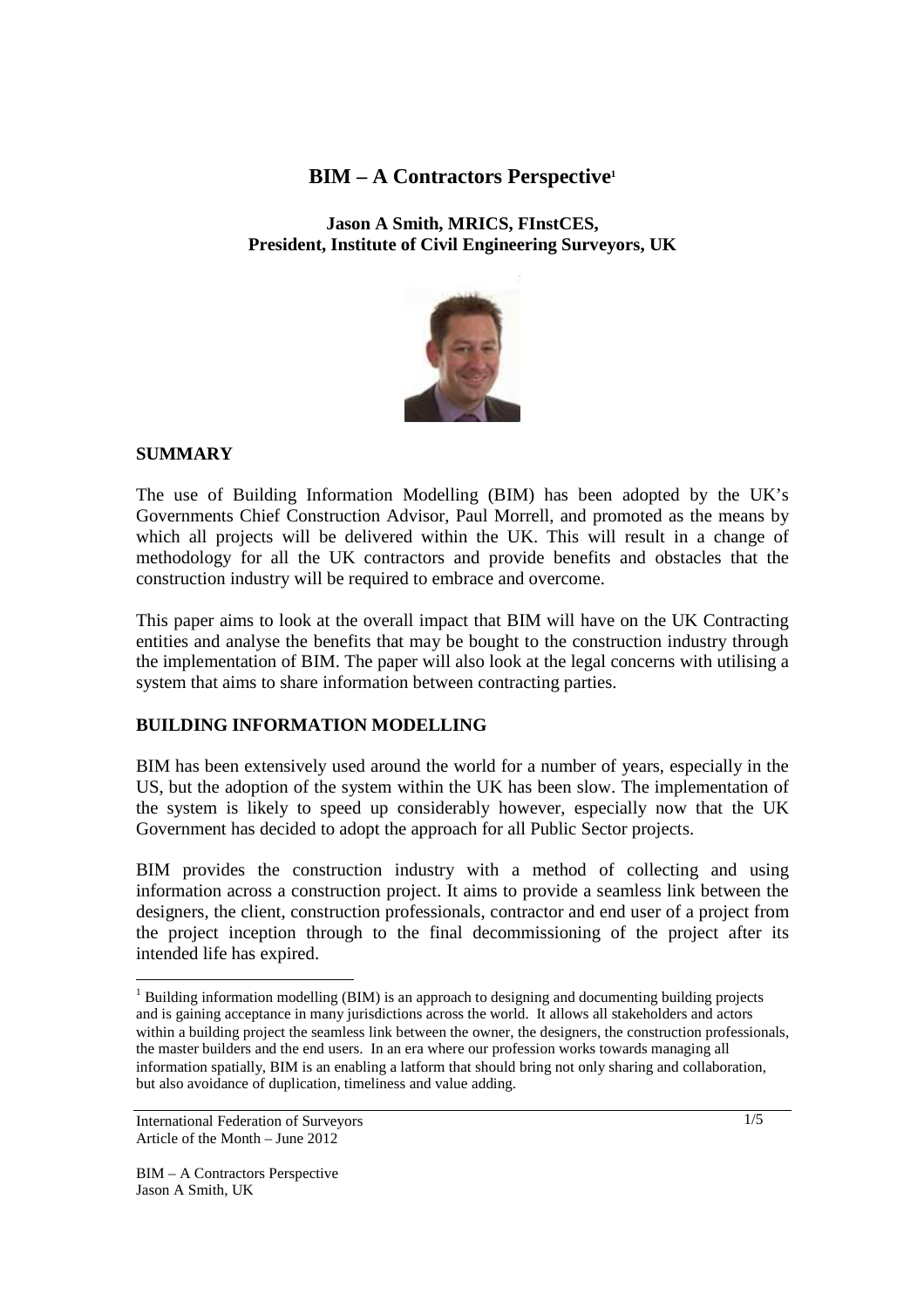The utilisation of BIM also enables the designer, contractor and client to 'virtually' build the project before construction physically begins and therefore should highlight areas of concern which may effect or prevent construction, i.e. service clashes, component incompatibilities.

What is BIM? BIM can be described in a number of ways but can be described simply as 'It can be the intelligent planimetric 3D modelling (in particular for the architectural world), and it is also the process undertaken through the lifecycle of a scheme. BIM can potentially add a lot of value to customer deliverables.'<sup>2</sup>

## **BENEFITS FOR CONTRACTORS**

BIM provides the Constructors with a visual communication which helps to assist all the stakeholders in a project. During the initial tendering stage of a project it provides the Contractor with a means to visually show a client how he intends to construct the project, and what considerations he has provided for within his design and price that best suit the clients' needs. The information can be displayed visually, but be further supported by the traditional means of information from 2D drawings and programmes. Contractors are finding the system beneficial, especially because it utilises information that they have historically prepared during a tender process, but by the incorporation of this data into one 'model' the ability to present it visually, graphically and sequentially adds to their ability to demonstrate to a client how they intend to construct a scheme.

The preparation of the model within the tender process also enables the contractor to understand and challenge the designers' details. The system does require the designer to provide the information and also for the client and his professional team to liaise with the tendering parties to enable this process to drive best benefit. The process required by BIM fosters the need for all parties to a Contract to share information and break away form their traditional silo mentality to ensure that information is readily available to all parties and all parties interact in developing the information through to a successful completion.

BIM also provides the ability to incorporate the thoughts and ideas of the greater supply chain. By the designers issuing the model at an early stage, the supply chain can look to further analyse the design presented and input their own ideas on build ability or product selection. This method of interaction was previously difficult to engineer as designs were generally set, whereas through BIM the design is open for all parties to review and discuss.

BIM will also provide the ability for contractors to abstract material quantities from the model. This enables the contractor to accurately measure and quantify the elements of the structure efficiently and to a greater degree of detail than previously available. The

International Federation of Surveyors 2 Alexander Grounds MCintCES, BIM Consultant – Civil Engineering Surveyor Journal March 2011

Article of the Month – June 2012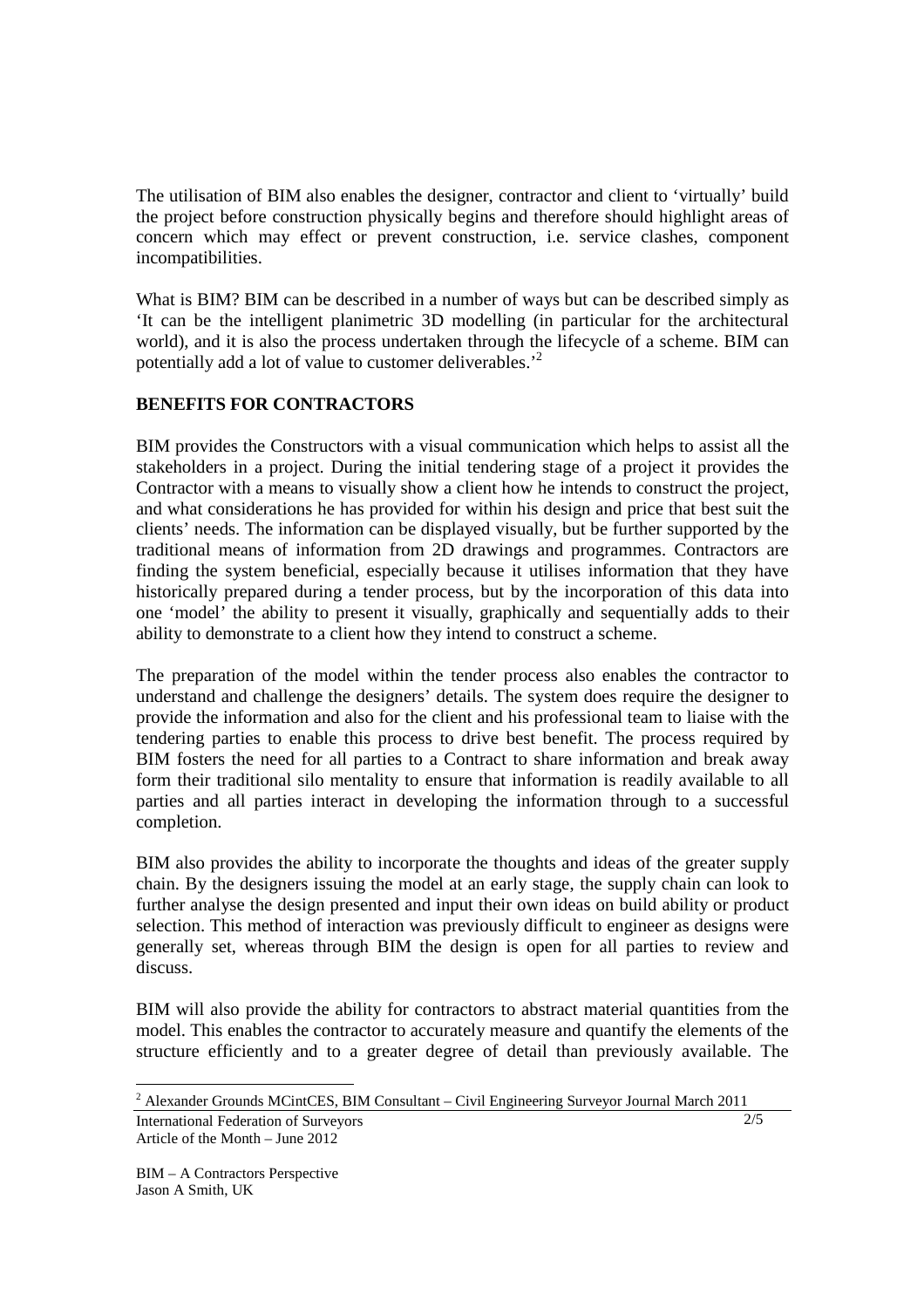provision of detailed quantity schedules for materials enables contractors to remove risk from their pricing models and ensure that clients are being provided with quotations that are based on precise data and data that should be consistent across all the parties tendering for a contract.

Once the model is taken to the construction phase of the project, the general fact that the contractor is commencing works on site with a set of drawings he understands, a programme determining the methodology of the construction and a schedule of the materials he requires to construct the works, the contractor should find himself in a better position to commence the works efficiently and with reduced wastage in management time at the front end of a project.

The model also enables the contractor to 'overlay' his temporary works design on the permanent design. This facilitates the construction programme by easily identifying difficulties in the design during the construction phase and has been shown to highlight areas where adaption's to the design can generate considerable savings by making the temporary works simpler or easier to construct. The integration of both the permanent and temporary design is seen as a large opportunity for contractors.

The contractor will also have the ability to look at the construction sequence within the model and determine where risks are apparent within the build. This ability to manipulate the data will provide the contractor with the opportunities to look for clashes in the construction process and by incorporating the design information into mobile mapping technology aid in the setting out of the scheme.

On highway infrastructure build schemes the process is also being used to design and visualise traffic management schemes to see how they perform and whether the design will work effectively in practice as well as in theory.

The use of project construction within the digital model has also provided benefits in regards to the safe construction of a project. The ability to see risks to operatives and trades prior to the works actually being physically constructed can provide major benefits for the health and safety of employees.

Contractors have also found benefits in utilising tablet computers, which when linked to a GPS enable the user to walk around the construction site and see via the tablet the works that are to be constructed in that area of the site prior to any works commencing. This visual tool helps the contractors project management staff to 'see' where works are to be carried out and further review any areas of difficulty that may be apparent.

Generally, it has been found that the use of the BIM model has reduced considerably the number of requests raised by the Contractor during the concurrency of the project for further design information or requests for clarification on design elements. This reduces the management time required on the project and also reduces delays and prolongation on the project itself.

International Federation of Surveyors Article of the Month – June 2012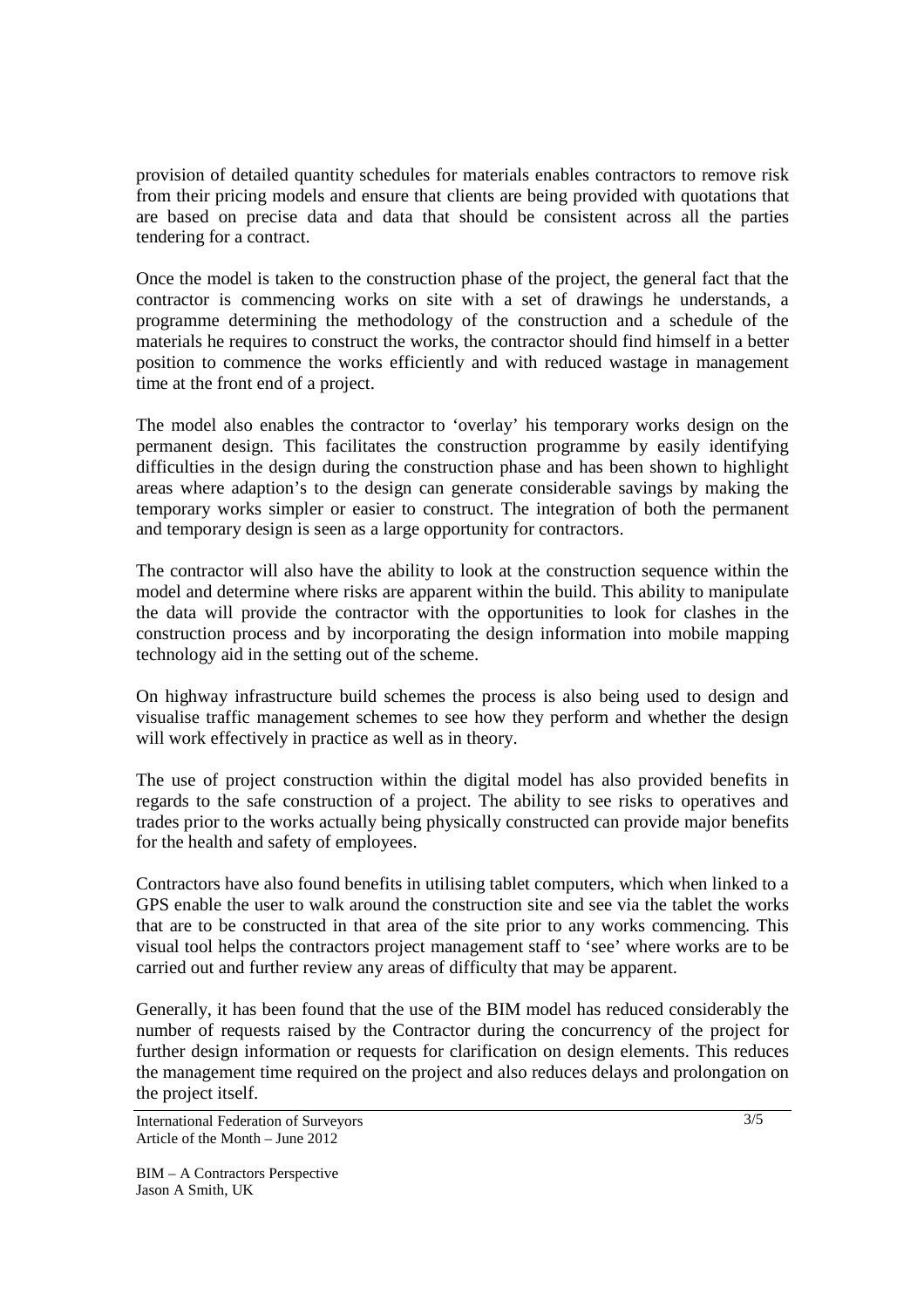Once the project has been constructed the BIM model maintains its usefulness by providing the Client with an accurate model of the constructed building and an asset list of the components. The model can be used effectively for the maintenance and operation of the building.

In summary, the benefits to a Contractor can be described as:

- Design Integration
- Improved Tendering
- Shorter Programme to Planning
- Reduced number of design information requests during the concurrency of the project
- Supply Chain Integration
- Reduction in number of clashes within the construction process, especially M&E
- Visibility of Programming to all parties
- Integration of Temporary Works into the design
- Increased safety-managing public interfaces
- Aid to client decision making

## **LEGAL IMPLICATIONS OF BIM FOR THE CONSTRUCTION INDUSTRY**

By providing a platform whereby all the parties contracting to construct a project have the ability to input into the design raises a number of concerns as to who holds the ultimate liability for the design. It is envisaged that standard forms of Contract will need to be amended to reflect the fluidity of the design and where liability is to be placed.

On projects where the BIM model is to be accessed and contributed to by a number of parties the principle of appointing a lead designer who manages and co-ordinates the design within the BIM platform appears to be the most 'workable' solution.

The effective remit of the BIM Co-ordinator would be that of managing the process of producing the model and ensuring its use and validity. The co-ordinator would be required to be appointed by the client as a member of the design team.

The liability for design failures will ultimately rest with the individuals who have provided design information, but this distinction as to which party takes on which element of design needs to be clearly highlighted in the Contract Documents. It may also be necessary for Conditions of Contract to detail that collaboration with others does not affect the individual responsibilities of each designer.

BIM raises a number of other issues in respect to the liability for design information which have as yet not been resolved. The sharing of information between the participants means that parties who have no contractual relationship will be providing information to